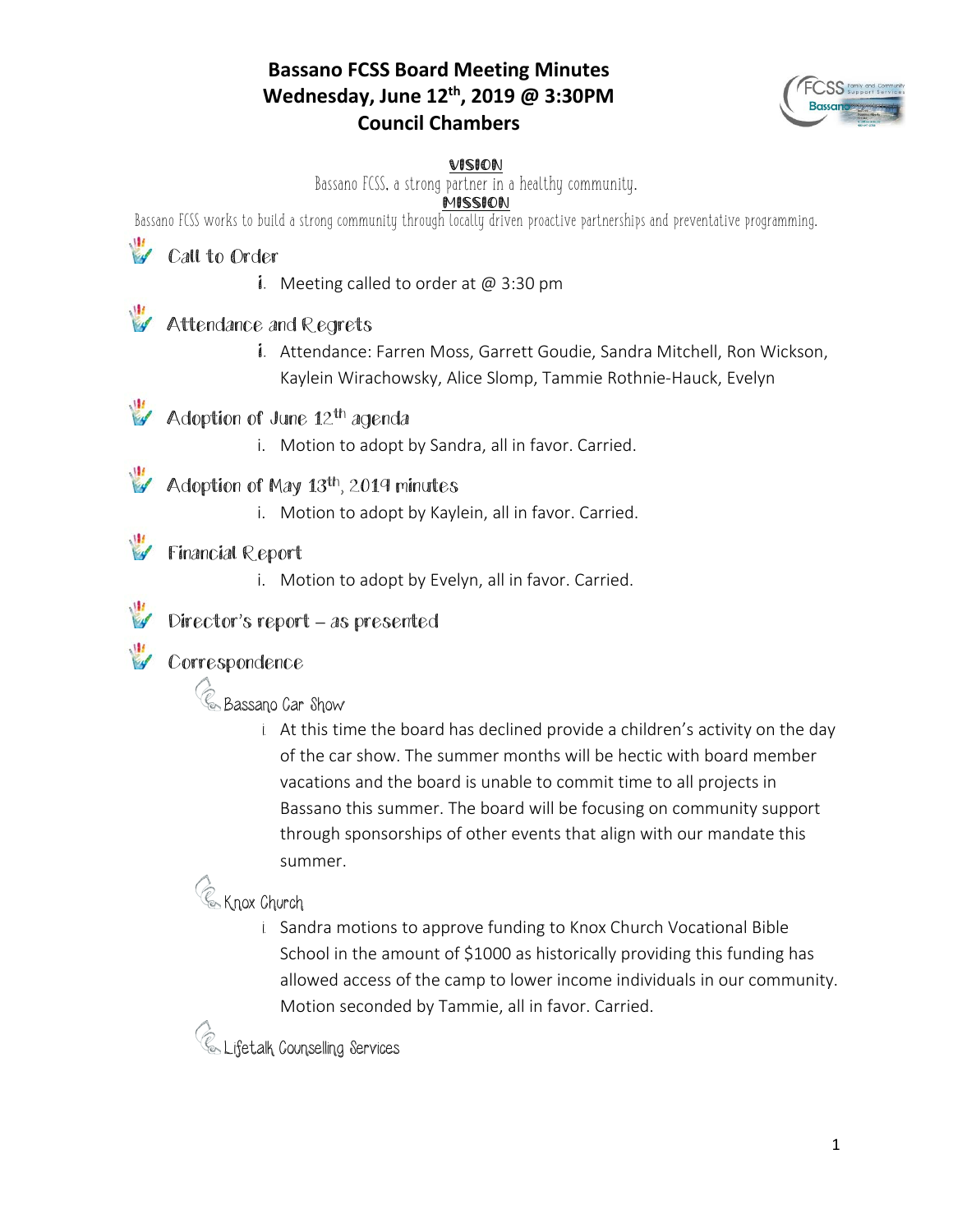- i. Tammie motions to provide funding to LifeTalk Counselling Services for supports they provide to Bassano residents in the amount of \$1500 . Motioned seconded by Tammie, all in favor. Carried.
- ii. Victoria will inquire with LifeTalk about the potential of them attending the community to provide services.

# Ce Rodeo

i. Kaylein motions that we organize a bounce castle for the Bassano Rodeo event as this event provides an opportunity for community members to connect and will not have an activity for children otherwise. Motion seconded by Sandra, all in favor. Carried.

### **C**Ganada Day

i. The board has determined that they will not have the capacity to support this event due to board availability over the summer months and other FCSS commitments made in the summer.

### **C** Move Mobility

i. The board is unaware of any previous projects with Move Mobility and FCSS cannot provide funding to transport services. Victoria will connect Move Mobility with the County of Newell bus service.

## Business Arising From Previous Minutes

# **C** Movie Contract

- i. Tammie motions to sign a new licensing contract with ACF Films so we will have access to Disney movies as the contract rate is being matched with our previous Criterion contract rate, all in favor, Carried.
- ii. The teens will coordinate with Victoria to run a movie during the summer

# **Co** Hall Rental Gosts

i. The letter does not need any further revisions and Victoria will forward on to Town Council for review.

# **W** New Business

**C**Budget for approval

i. Victoria provided a budget breakdown showing mileage expenses for meetings in the region as well as a break down of program budgets for this fiscal year. Ron motions to accept the budget as presented. All in favor, carried.